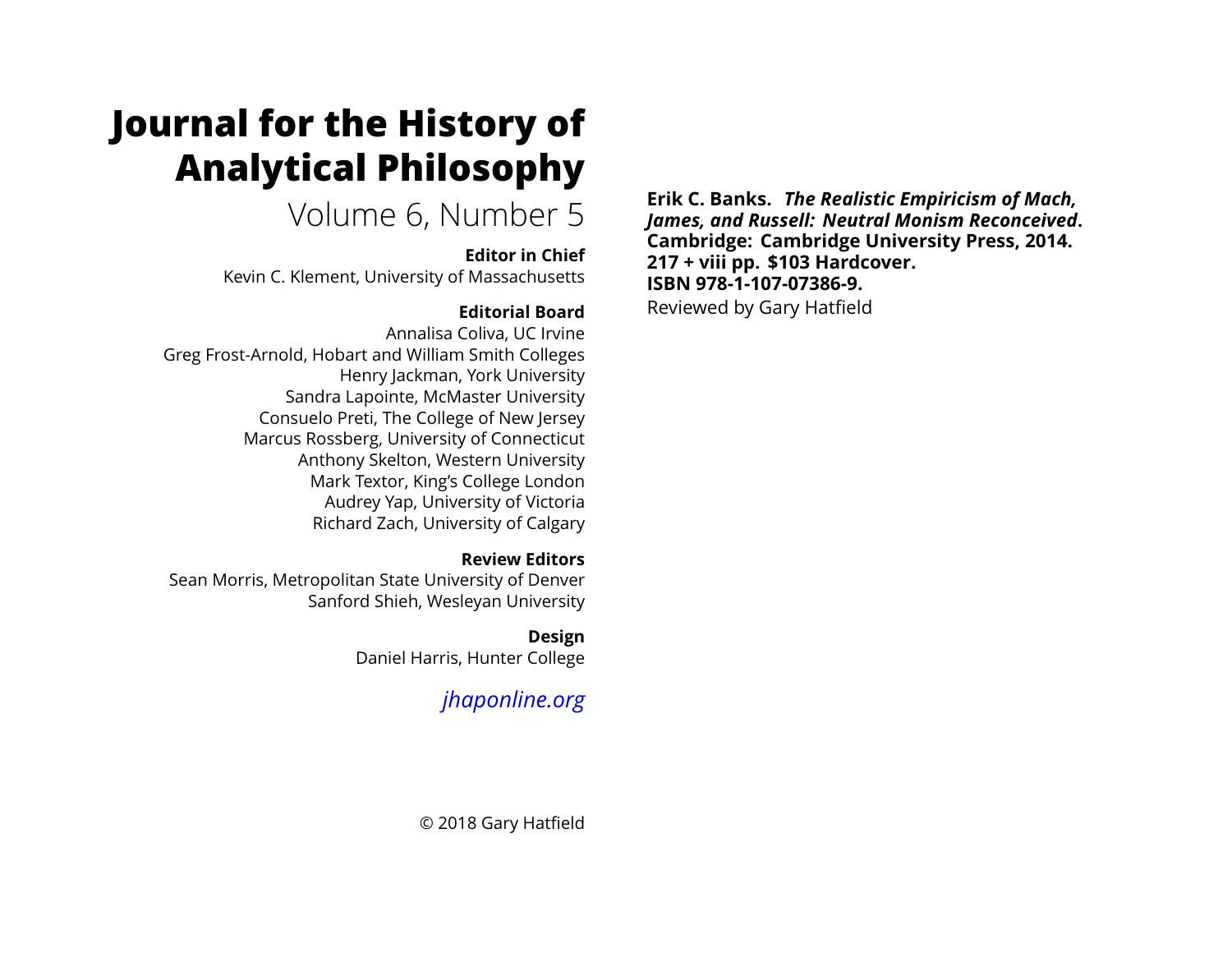### **Review:** *The Realistic Empiricism of Mach, James, and Russell: Neutral Monism Reconceived***, by Erik C. Banks**

#### Gary Hatfield

Erik Banks aimed to stimulate a revival of interest in the philosophy of Ernst Mach and, particularly, in Mach's neutral monism, a position also adopted by William James and Bertrand Russell. He was particularly interested in Mach's attempt to solve (or perhaps dissolve) the mind–body problem. Banks also wanted to extend the views he attributed to Mach, James, and Russell into a fundamental metaphysical and epistemological position entitled "realistic empiricism." He would thereby provide a further articulation of the relation between the mental and the physical and would also do something that he believed Mach and company failed to do: provide a construction of space, physical and psychological, from aspatial elements. In the service of this project, he authored more than a dozen articles and two books. The first book focused on Mach, with considerable attention to his historical context and to the influence he had on James and Russell; it was entitled *Ernst Mach's World Elements: A Study in Natural Philosophy* (Dordrecht: Kluwer, 2003).

In the present volume, Banks characterizes his method as "historico-critical" and credits Mach with its inspiration. Here he must have in mind especially Mach's *The Science of Mechanics in Its Development: Historico-Critically Presented* (first German edition, 1883). Banks's version of the method, like Mach's, involves engaging both philosophy and science. As he put it, "Most of my ideas and source materials come from rooting around in the history of science and following my interests there" (viii). At the same time, Banks is more systematically philosophical than Mach. He espouses a "naturalist philosophy," according to which "philosophy without science is empty and science without philosophy is blind" (viii). He also believes that in "rooting around" in the history of science, he will often be uncovering the philosophical origins of scientific ideas. As he put it, "I see philosophy and science as continuous: methodological and speculative ideas that originate in philosophy, over many years, are gradually refined until they can be articulated quantitatively and tested and so become part of empirical science, at which point their origins are usually forgotten" (viii). In the present work, Banks gleans philosophical ideas from an open mixture of philosophy and science in Mach, James, and Russell, and extends those ideas in his own voice (29).

The body of the book consists in a substantial introduction, six chapters, and an appendix. The Introduction situates neutral monism in the careers of Mach, James, and Russell, develops the notion of a common "realistic empiricism" in the three authors, and articulates the metaphysics and epistemology of this position. The name "realistic empiricism" is not found in our three authors; it names the position that Banks develops through historical reconstruction. The authors themselves spoke variously of a philosophy based on the notion that the world can be constructed out of "sensations," "elements," "primal stuff," "pure experiences," or "momentary (event) particulars," a conception dubbed "neutral monism" by Russell. (Russell so-named the position while still a critic of it, before signing on late in 1918.) The first two numbered chapters concern, respectively, Mach's physical theories as a doctrine of elements and his philosophy of mind. Chapter 3 reconstructs James's "direct realism" in the context of neutral monism, as articulated in articles starting from the 1904 "Does Consciousness Exist" and collected in his *Essays in Radical Empiricism* (1912). Chapter 4 looks at Russell's neutral monism, from his acceptance of the position in "On Propositions" (1919), through his *Analysis of Mind* (1921), to his *Analysis of Matter*(1927) (and beyond). Chapter 5 develops Banks's own version of "realistic empiricism," which he also calls an "enhanced physicalism."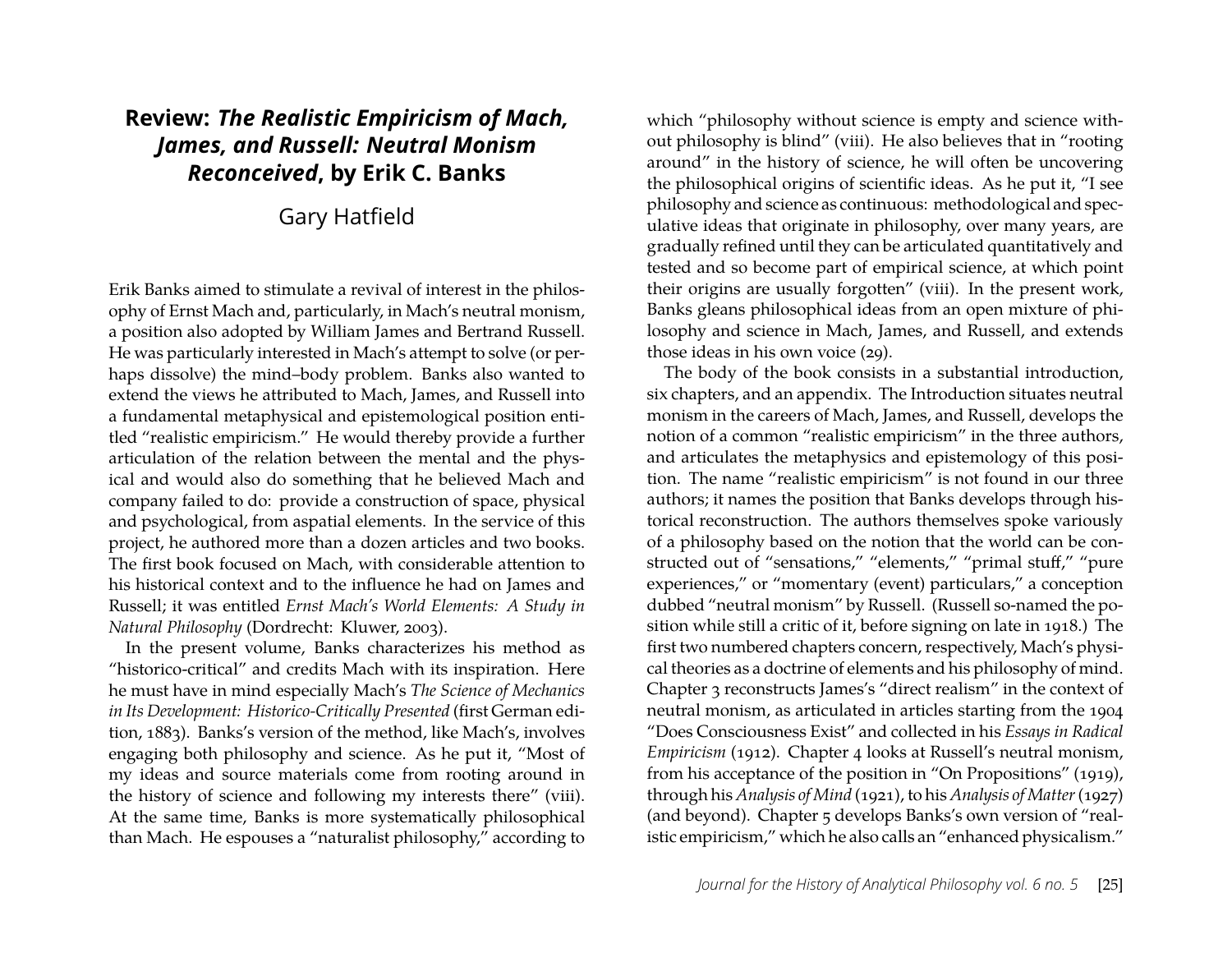Chapter 6 offers a construction of extension out of un-extended elements. An appendix gives a concise outline of the position herein labeled "realistic empiricism."

In some previous work, Banks has offered contextualist historical accounts of Mach's conception of what Banks calls "world elements," and he also has developed the beginnings of what he now calls realistic empiricism. The present work lies more on the side of reconstruction than contextualist historical articulation. Accordingly, the Introduction lays out Banks's conception of realistic empiricism in relation to interpretations he has previously developed for Mach, James, and Russell, and in relation to other notions of empiricism. The Introduction also signals ways in which Banks finds Mach (especially) to have been misinterpreted.

Mach, James, and Russell share a conception that finds sensations, elements, pure experiences, or event particulars to be basic. They claim that these elements are neither physical nor mental, but become characterizable as physical or mental when brought into the right kind of relation to other elements. Thus, Mach describes in great detail how sensations or elements, organized in one way, fall under the instrumental concept of "body"; organized another way, they fall under the concept of "self." Thus, an item that is seen as small and hard, when it falls on a bell, is followed by a sound; when seen under a certain light, it appears red. We place this set of experiences under the concept of a persisting object, which, Mach emphasizes, is an instrumental concept for grouping the experienced elements. If we put the same elements in relation to our own perspective, we may experience the taste of coffee, followed by the sound of the bell, followed by the sight of a red item. If, while looking at the red item, we press the side of the eye, we see two red items. Here we have the sequence of elements organized in relation to the instrumental concept of the self or ego. James gives a similar example of the set of elements or pure experiences that constitute a table in a room, as opposed to a chain of experiences of an observer looking at the table. Russell echoes this analysis.

Banks has a particular conception of this position. Whereas one might believe that Mach, James, and Russell took the elements to be primitives, Banks finds there are physical forces underlying them. This theme is carried through the interpretation of the three authors and is articulated in present-day terms in Chapter 5. This suggests that Banks is interpreting the three authors as having a position akin to a dual aspect monism in which the physical side of the dual aspect is more basic. In his own account, micro-events can be shared between manifestations of elements as physical or mental. The mental arises only as a manifestation of physical events put in the right relations. This is not a form of emergentism for him, but is supported by a distinction between micro-elements and macro-manifestations.

The Introduction compares Banks's realistic empiricism to other forms of empiricism, under four heads. First, while traditional empiricism focuses on observables and perhaps takes observables to exhaust the content of what can be thought, realistic empiricism allows elements to be posited that extrapolate in a continuous manner from the character of observed elements. Second, realistic empiricism "is not a second-order study of the methods, language, or structure of what 'science says'" (4). It does not focus on methodology but offers a first-order theory of the real. Third, it is not an account of "the empirical content of a science," or of "a priori structural or linguistic frameworks" (4). It is not part of the linguistic turn. Fourth, it offers an "umbrella theory" for uniting physics and psychology in a naturalistic manner that is continuous with science. From this fourfold comparison, one might foresee a theme of the book: that, however much the logical positivists might have connected themselves with Mach or claimed him as an inspiration, in Banks's interpretation Mach is not a proto logical positivist.

Chapters 1–4 carry forward an interpretation of the neutral monists that makes the physical more basic than the psychological. For that reason, some might find that Chapters 1 and 2 violate Mach's conception that the elements are neither physical